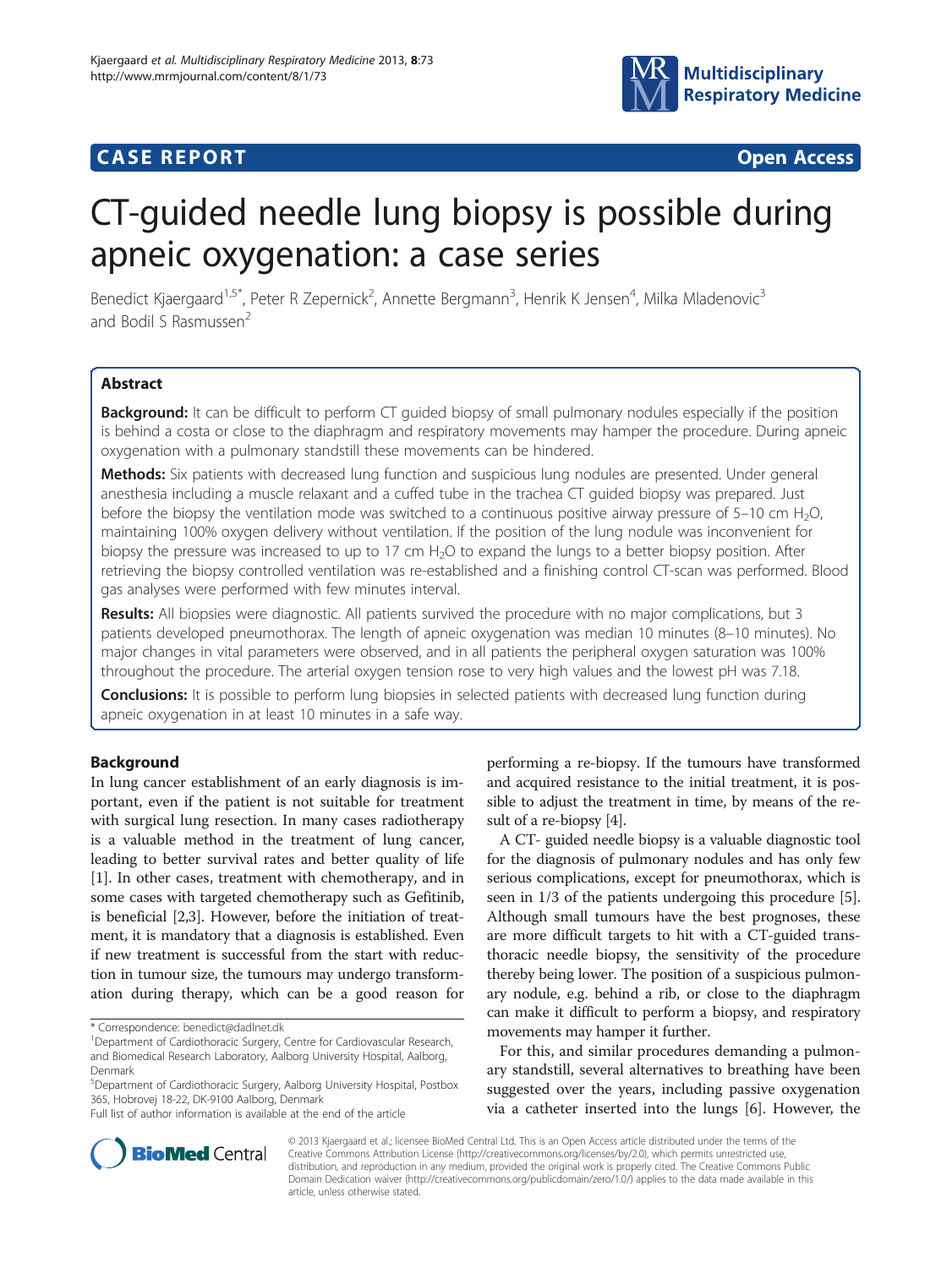accumulation of carbon dioxide and lung collapse have been limiting factors. A well-known method for ventilation of the apneic lungs is jet ventilation [\[7](#page-4-0)]. This may also be an option when performing a biopsy of hard-toreach tissue, however, during jet ventilation you cannot change position of a nodule by expanding the lungs.

Studies of both humans and animals have shown that it is possible to stop ventilation for a prolonged period of time without oxygenation problems, if the lungs are subjected to a constant supply of oxygen, and a continuous positive airway pressure (CPAP) between 5 and 20 cm  $H_2O$ , to keep the lungs open to avoid shunting of deoxygenated blood through the lungs [\[8](#page-4-0)-[11](#page-4-0)]. This will lead to a carbon dioxide accumulation, and a corresponding fall in pH to about 7.0 after 30 minutes. It is very important to use 100% pure oxygen, since nitrogen in the gas supply will lead to alveolar nitrogen accumulation with a sudden decrease in blood oxygen saturation [[12-14](#page-4-0)]. This technique is called apneic oxygenation.

In this study we present our first experiences with apneic oxygenation in patients where normal CT-guided needle lung biopsies failed for different reasons.

# Methods and materials

The local Institutional Review Board was consulted and the methods were approved for such pilot study aimed to evaluate if CT-guided lung biopsy is possible during apneic oxygenation. Hereby we present our first 6 consecutive patients. The median age of the patients was 62 years (50–77 years), all patients had decreased lung function with a  $FEV_1$  median of 44% (32–63%). For various reasons none of the patients were candidates for lung surgery. Three of the patients had previously suffered from cancer. All patients went through our standard diagnostic procedures for patients with suspicious symptoms of lung cancer, including a PET-CT scan, bronchoscopy, endobronchial ultrasound-guided mediastinal lymph node biopsy. The Department of Anaesthesiology and Intensive

Care, Aalborg University Hospital, performs approximately 300 CT-guided needle lung biopsies per year, and the 6 patients included in our study have been referred to lung biopsies and included in our study within 1 year, they represent 2% of the approximately 300 patients, that are referred to diagnostic lung biopsies per year.

During the previous attempts to perform lung biopsies, three out of five patients developed a substantial pneumothorax, and were treated with a chest tube. Patients' characteristics are shown in Table 1.

#### The reason for choosing apneic biopsy

Patient 1: This patient developed pneumothorax during the procedure, and was in a critical condition until a chest tube was inserted. Later we realized that the biopsy was inconclusive.

Patient 2: This patient had a very low oxygen diffusion coefficient of 15%, and an attenuated lung structure. To minimize the risk of getting an inconclusive lung biopsy the patient was a preselected candidate to an apneic biopsy.

Patient 3: This patient's biopsy from a nodule behind a rib turned out to be inconclusive.

Patient 4: This patient's biopsy turned out to be inconclusive, and because of dyspnoea the first attempt was abandoned.

Patient 5: This patient's biopsy turned out to be benign, however on a CT scan it appeared very suspicious and because of the nodules' location close to the diaphragm, it was difficult to achieve a representative biopsy, and therefore it was repeated during apneic oxygenation.

Patient 6: This patient experienced severe coughing and bleeding from the airways during the first unsuccessful attempt to perform a biopsy.

# Anaesthesiology procedure

Prior to lung biopsies in apneic oxygenation all patients were anaesthetized with continuous infusion of propofol

|           | Age      | FEV <sub>1</sub> | Nodule size     | Location of nodule | CPAP during apnea      | Pneumothorax<br>after biopsy | Diagnosis of<br>biopsy |
|-----------|----------|------------------|-----------------|--------------------|------------------------|------------------------------|------------------------|
| Patient 1 | 69 years | 35%              | $20 \text{ mm}$ | Segment 3          | 17 cm H <sub>2</sub> O | Yes                          | Malign                 |
| Patient 2 | 50 years | 32%              | $10 \text{ mm}$ | Segment 4          | 10 cm $H2O$            | Yes                          | Malign                 |
|           |          |                  |                 | Very central       |                        |                              |                        |
| Patient 3 | 77 years | 34%              | 24 mm           | Segment 6          | 10 cm $H2O$            | <b>No</b>                    | Malign                 |
|           |          |                  |                 | Pleura near        |                        |                              |                        |
| Patient 4 | 77 years | 57%              | $25$ mm         | Segment 8          | $6 \text{ cm } H_2O$   | Yes                          | Malign                 |
| Patient 5 | 52 years | 63%              | $25 \text{ mm}$ | Segment 9          | 8 cmH <sub>2</sub> O   | <b>No</b>                    | Benign                 |
|           |          |                  |                 | Diaphragm near     |                        |                              |                        |
| Patient 6 | 54 years | 53%              | $10 \text{ mm}$ | Segment 10         | 10 cm $H2O$            | <b>No</b>                    | Malign                 |
|           |          |                  |                 | Pleura near        |                        |                              |                        |

#### Table 1 Patients' characteristics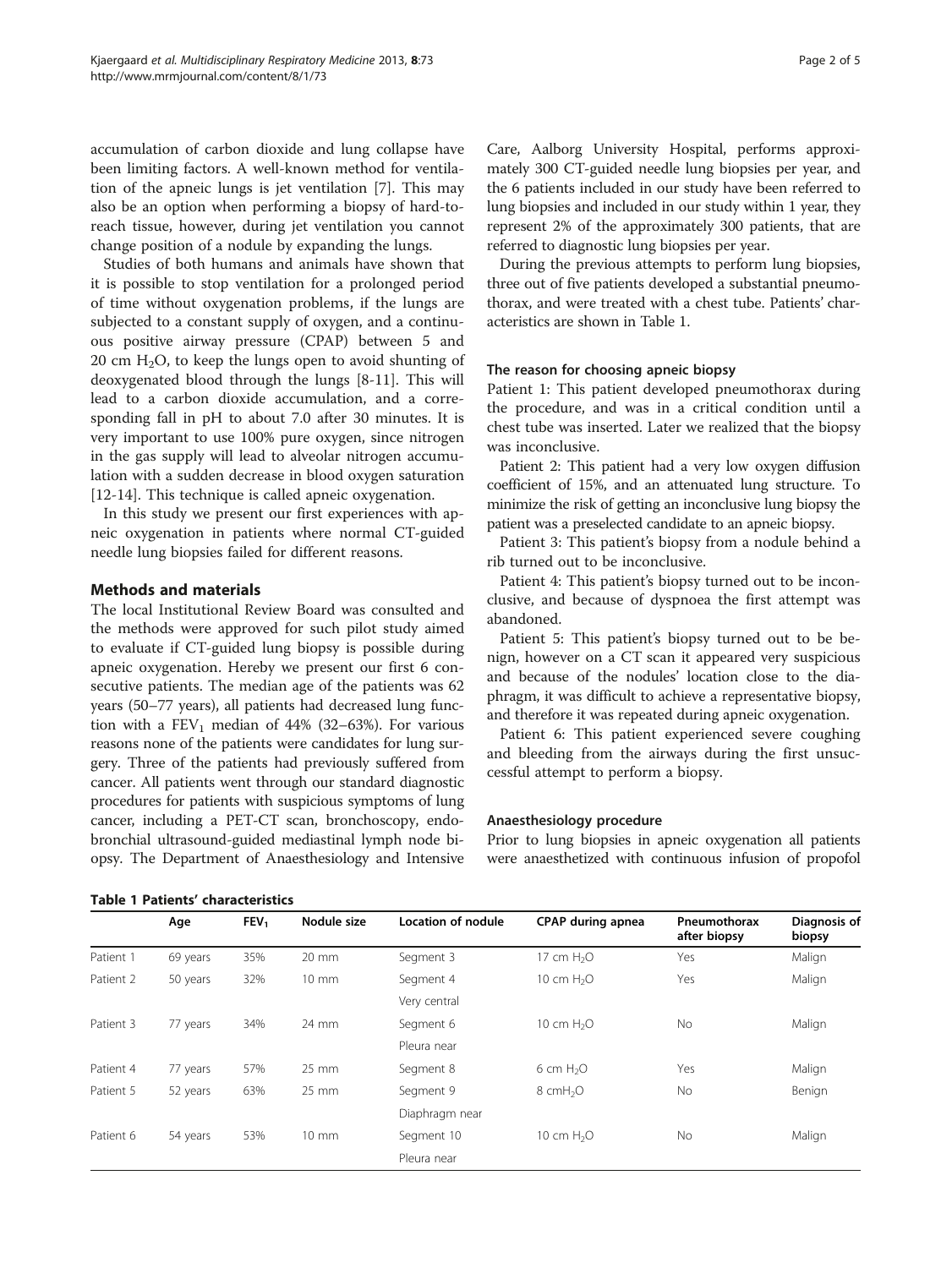$(2.3-4.9 \text{ mg} * \text{kg}^{-1} * \text{hour}^{-1})$  and remifentanil  $(0.23-0.49 \text{ µg} *$  $kg^{-1*} hour^{-1}$ ).

A cuffed endotracheal tube was inserted (Potex, Smiths Medical, Watford, United Kingdom) and connected to a Dräger Primus® ventilator (Dräger Medical GmbH, Lübeck, Germany). Normoventilation or slight hyperventilation was obtained using a volume controlled ventilation mode with tidal volumes 6–8 mL/kg, respiratory frequency 12- 14/minute, and positive end expiratory pressure (PEEP), 5 cm H2O.

Arterial blood samples were drawn for analysis (ABL 800, Radiometer, Copenhagen, Denmark) at baseline, within 1 minute after start of apneic oxygenation and every 5 to 10 minutes during, and after the procedure, until the values were normalized. The patient was placed in the CT scanner and after correct positioning and preparation for biopsy, rucoronium 0.6 mg\*  $kg^{-1}$  (a muscle relaxing medication) was given to avoid any movements due to carbon dioxide accumulation. A train-of-four (TOF) monitor (TOF-watch®, Organon Ltd, Dublin Ireland) was used to monitor the neuromuscular block. After 2 minutes of pre-oxygenation with 100% oxygen, the ventilation mode was switched to a continuous positive airway pressure (CPAP) of 5–10 cm  $H_2O$ , maintaining 100% oxygen delivery without ventilation. The patient was continuously observed with pulse oxymetry (Dräger Medical GmbH, Lübeck, Germany). If the position of a lung nodule precluded a biopsy, the pressure was increased according to our schedule, not higher than 20 cm  $H_2O$ . The highest value in this small study was  $17 \text{ cm H}_2\text{O}$ , which expanded the lung to a much better biopsy position. After retrieving the biopsy, controlled ventilation was re-established and a concluding CT-scan was performed to reveal a possible pneumothorax. In case of a clinical symptomatic pneumothorax a chest tube Charrière 18 was inserted. Ventilation was continued until the patient was at his/her own conditions and was normoventilated, or had a satisfactory elimination of carbon dioxide. The patient was transferred to the recovery room and after additional 2–3 hours to the medical ward.

The procedure could only be performed in our largest CT rooms, which normally are used for trauma patients, since we needed space for a bed, a ventilator, equipment for pleural drainage and all technical installations for the ventilator and the monitors.

## Radiologic procedure

The CT-guided needle lung biopsies were performed by an experienced radiologist. CT scanners of various types were used, e.g. GE Lightspeed® Pro 32 slices, GE Lightspeed® VCT and GE Discovery 750 HD both 64 slices (GE, Milwaukee, USA) and Siemens Somatom 10 (Siemens Medical Systems, Erlangen, Germany). The patient was anaesthetized and positioned in the CT scanner. A CT scout view in 2 plans was performed by a preliminary CT scan with 3 mm axial slices of the lung section, containing the lesion of interest. The access point was planned and the distance to the target was measured taking into consideration the topography of the lesion in relation to the surrounding structures. The entry site on the skin was marked with a pen guided by the laser lightning of the CT scanner and followed by antiseptic procedure. No local anaesthesia was used. A small incision was made in the skin, and a 19G coaxial biopsy needle (BARD Truguide Coaxial Biopsy Needle) was placed in the thoracic wall nearby the pleura while checking the progress of the needle by means of small CT scans, 11–13 slices in a CT-biopsy mode. The patient was switched from ventilation to apneic oxygenation and the coaxial needle was placed in the periphery of the lesion, again checking the progress of the needle by means of CT scans. 3 core biopsies were achieved with a biopsy needle 20 G (BARD Monopty Core Biopsy Instrument), and were immediately placed on paper and put in containers with formalin. After that a fine needle aspiration biopsy was performed with a 22 G needle ("Franseen" Biopsy Needle, Angiotech) attached to a 20 ml syringe placed in a handle. Aspirates were smeared on glass slides. Controlled ventilation was re-established.

#### **Statistics**

All values are medians with ranges.

#### Results

All biopsies were diagnostic. The biopsies revealed that 5 out of 6 patients had malignant diagnoses, and the last patient had sarcoidosis. All 6 patients survived the procedure with no major complications, however 3 patients developed a clinical symptomatic pneumothorax and needed pleural drainage for median 1.5 days (1–9 days). In this small study it was not possible to identify any connection between the CPAP values during apnea and pneumothorax. The length of apneic oxygenation was median 10 minutes (8–10 minutes). During the apneic period no major changes in blood pressure or pulse rate were observed, and in all 6 patients the peripheral oxygen saturation was 100% throughout the whole procedure. The arterial oxygen tension rose to very high values, maybe also due to pre-oxygenation and was 55,4 (22,3-83,6) kPa within the first minutes after start of the apneic oxygenation, and at the end of the apneic period the values were 57,3 (18,1-77) kPa. None of the patients experienced a serious drop in blood pH due to carbon dioxide accumulation (Figure [1](#page-3-0)).

Appropriate treatment for the underlying diseases was instituted in all patients afterwards.

The whole procedure, from initiation of anaesthetization of the patients in the CT room, to end of the procedures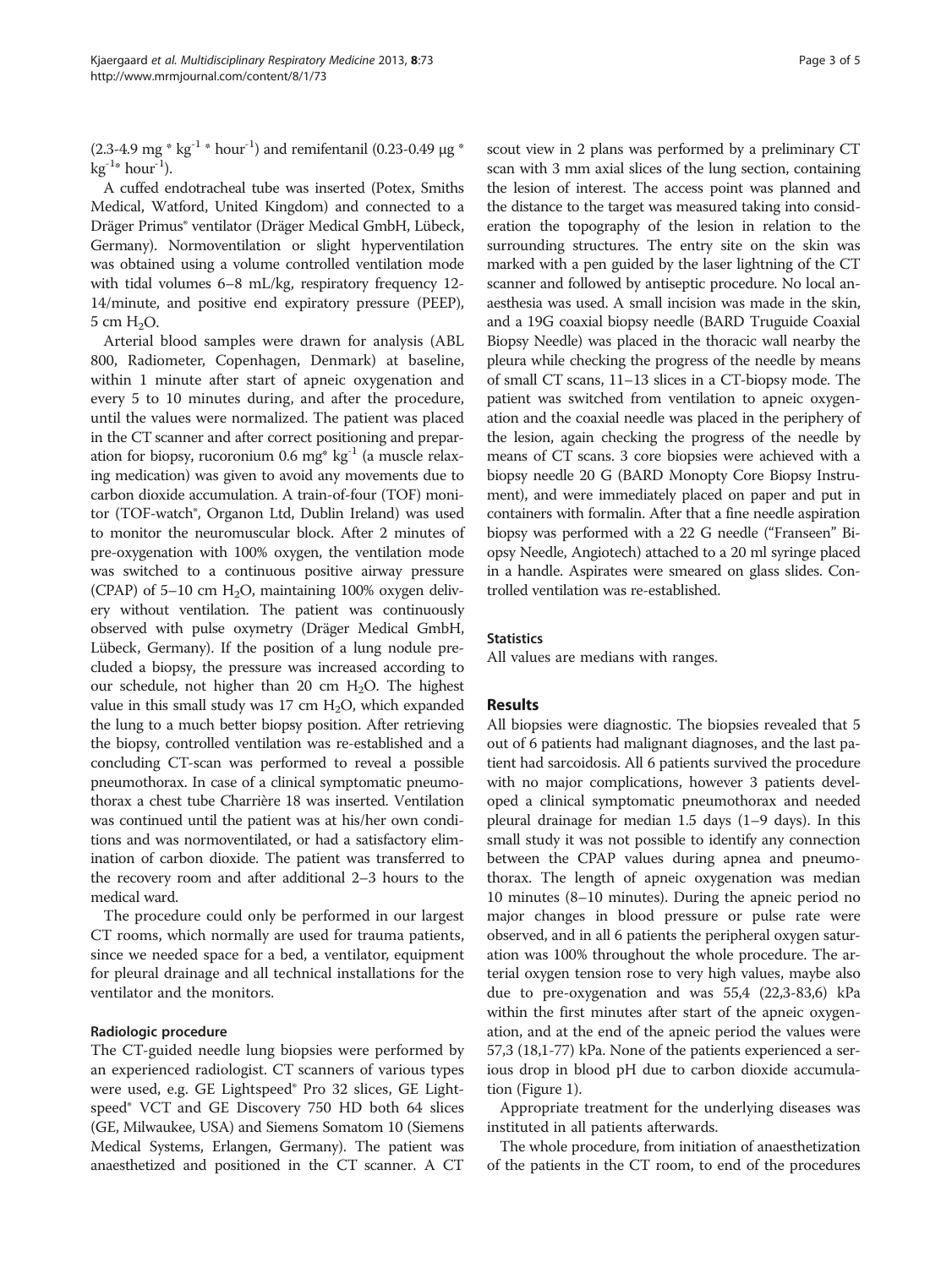<span id="page-3-0"></span>

in the CT-scan, lasted a relatively long time, approximately 1 ½ hour per patient.

#### Discussion and conclusions

In our opinion, apneic oxygenation is an option for improving the accuracy of lung biopsies, in particular in patients with small nodules, and in nodules with positions hard to reach, despite the fact that both fluoroscopy and a CT-guided biopsy mode are performed by an experienced radiologist. By changing the airway pressure to a level between 6 and 17 cm  $H_2O$ , it was even possible to change position of a nodule to facilitate the procedure of biopsy. In this small study it was not possible to investigate the effect of CPAP on pneumothorax. Of course, the procedure demands general anaesthesia and mechanical ventilation for some minutes afterwards to normalize carbon dioxide level, but we still find this procedure more favourable than repetitive biopsy procedures, or even an open surgical procedure to establish the correct diagnosis. We also consider the procedure safe as long as the patient is tightly monitored. The apneic oxygenation can very easily be switched to controlled ventilation if indicated. Even though the patient accumulates carbon dioxide and develops acidosis during apneic oxygenation, this is not as dangerous, as in the critical ill lung patient, since arterial oxygen tension is very high, and since hypercapnia will be reverted immediately after the procedure. We do not know how much pre-oxygenation contributed to the very high values of PaO2 measured already within the first minute of apnea, but the values did not fall during the apneic period. However, there are some clear contraindications to hypercapnia such as sickle cell disease, increased intracranial pressure and pulmonary hypertension. We do not know how much the risk of pneumothorax is altered during the procedure. During apnea the slightly elevated airway pressure is at least partly transmitted to the pleural cavity reducing the pressure difference compared to the situation in a patient treated with a ventilator. But when the apneic oxygenation is switched to the ventilator, pneumothorax may develop and a preparedness for chest drainage is necessary, especially because tension pneumothorax is a risk after resumption of mechanical ventilation. It is unclear if apneic oxygenation may increase the risk of air embolism, but the airway pressure during apnea is not as high as the peak pressure during coughing. Air embolism happened in less than 1‰ of conventional lung biopsies in 2 big series that included more than 15,000 patients [[5,15](#page-4-0)].

Optimizing the biopsy procedure includes the participation of a pathologist, who performs immediate preliminary microscopy, insuring that the biopsy is representative. The time spent in the CT room could be reduced, if we had a room for inducing anaesthesiology adjacent to the CT room at our disposal. There may also be possibilities in stereotactic devices for CT-guided lung biopsy when the patient does not move during the procedure.

Treatment with apneic oxygenation may even be useable for stereotactic radiotherapy and for radiofrequency ablation for lung cancer.

### Consent

All patients included gave informed consent to participation to the study.

#### Competing interests

The authors have no commercial association or financial involvement that might pose a conflict of interest in connection with this article. There has been no financial support to this work.